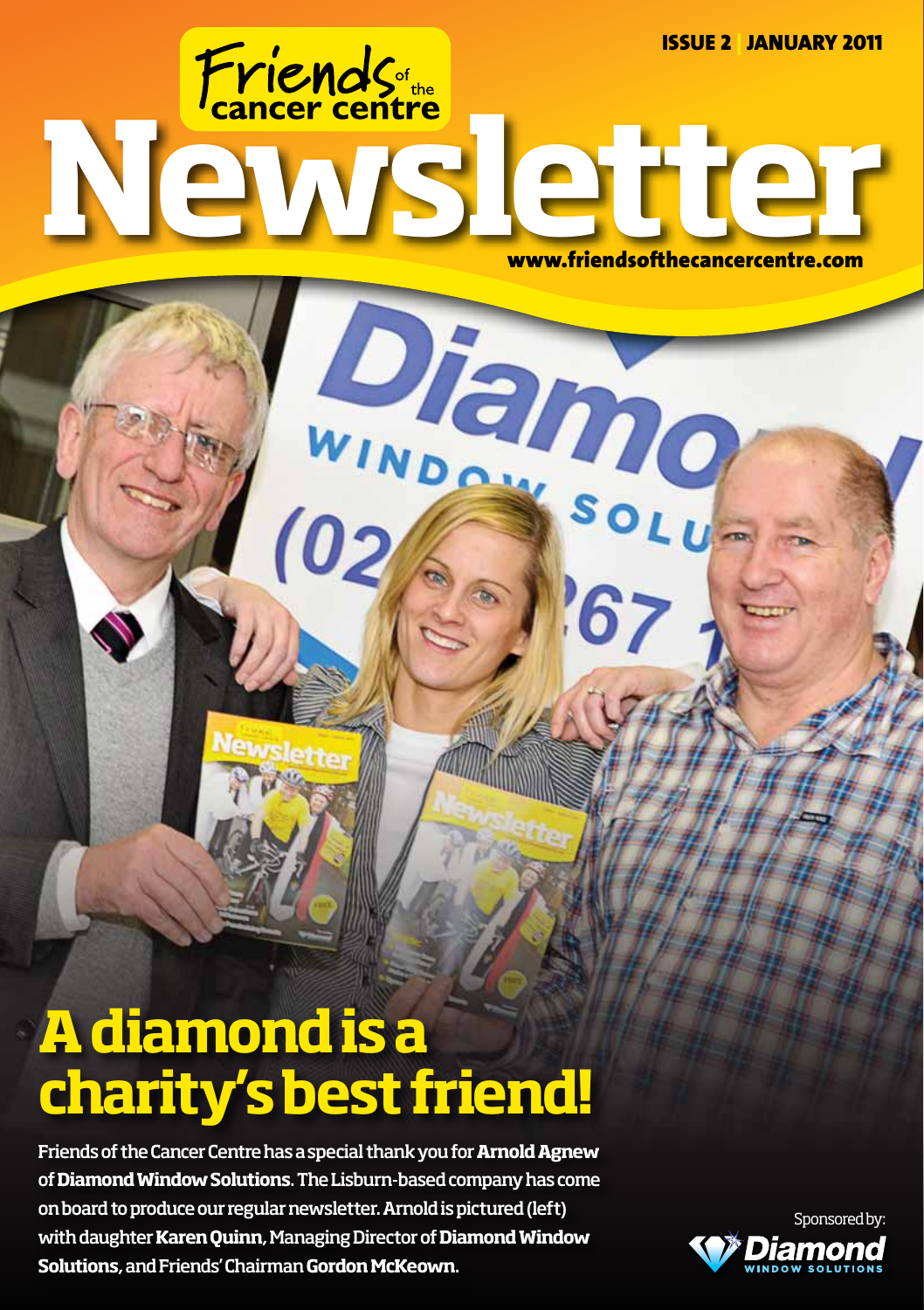

**Colleen Shaw**

We continue to<br>
Explorate our<br>
We consider the line celebrate our 25th anniversary this year and look forward to a year packed with fundraising events and initiatives, the proceeds of which, together with many generous donations, will allow us to do undertake some truly meaningful and important work.

There were, and will continue to be, three strands to our work: improving patient comforts and care, purchasing the latest, vital medical equipment for the Cancer Centre and supporting staff there to achieve excellence by providing funds for medical research. You'll read about some of our projects in this newsletter, while others are just about to roll out.

**Welcome**

*kindly being sponsored once again by* 

*edition interesting and informative.*

*Hello and welcome to the 2nd edition of the* 

*Friends of the Cancer Centre newsletter, which is* 

*Diamond Window Solutions in Lisburn. Their support is greatly appreciated and we hope you find our 2nd* 

The scale, nature and the cost of individual projects vary considerably. Some, such as funding for the development of an Information System to support the Northern Ireland Tumour Bank, are technical and complex. Others, such as the provision of dressing gowns in the Brachytherapy Suite, are remarkably simple. All are important and deliver real benefits to cancer patients and their families. In these days of austerity our

 **The support we have enjoyed over the last 25 years has been nothing short of amazing...**

Trustees expect to face a record number of requests for help. Working with our professional colleagues from the cancer centre, they will examine every request with their customary rigour, common sense and compassion, responding speedily and appropriately . . . but we can do nothing without

you and people like you.

The support we have enjoyed over the last 25 years has been nothing short of amazing and speaks volumes for the generosity and commitment of the people of Northern Ireland. To everyone who has played their part we say a wholehearted thank you and we ask that in 2011 and beyond you will continue to be an important and highly valued Friend of the Cancer Centre.

Colleen Shaw

Colleen Shaw **Director** 

## **'Country roads take us home…. to the place we belong'**

Fintona is the Nashville of the North. So says 'Friends' fundraiser, Eugene Donnelly and he should know. Eugene, himself a Fintona man, has been organising C&W gigs in the town for more years than even he cares to remember and for the last five years he's been putting his musical talents to use, organising and promoting fundraising events in aid of Friends of the Cancer Centre.

His most recent fundraiser, however, was a Truck Run and Eugene was so pleased with the response (65 entrants!) that he's already planning a similar but bigger event for 2011.

Country & Western music however remains his first love and local fans can look forward to a mega-gig featuring Country Harmony and some big name guest artistes this July.

Eugene's 1st and, he says, most memorable, event in support of 'Friends' was his first: a full-scale C&W Weekend in his own home



**Eugene Donnelly with friend Micky Colgan at the launch of the 1st annual truck run in Fintona.**

town, featuring headliner Hugo Duncan. He says, "Even though I'd always been involved in music I was a bit nervous about that one and really delighted when it did so well. I had been a cancer patient myself and I wanted to put a bit back: raising funds though my love of music seemed the perfect way to do that."

Since he launched his fundraising campaign Eugene has enjoyed the active support of his local community and he says it's been a great way to make new friends. He admits that

fundraising can often be hard work but it's never thankless. He says, "People are not just prepared to give money, they give their time too and they always recognise the effort that you're putting in. I encourage everyone to get involved – give a bit of thanks for life, I say!"

Eugene's enthusiasm shows no sign of fading. As he starts to plan the now annual programme of Fintona fundraising favourites he's also setting an ambitious target to raise £10,000 for the charity in 2011.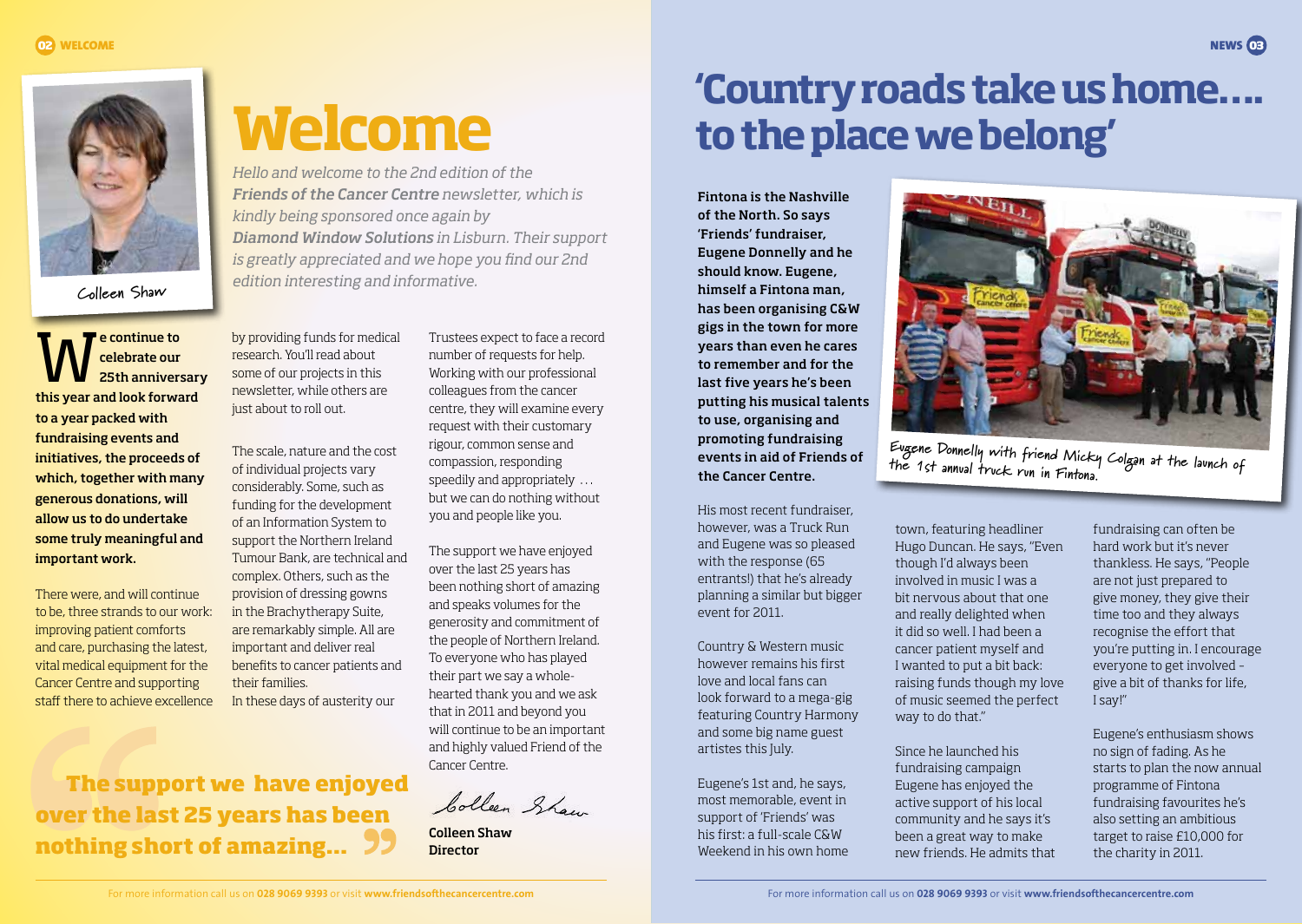# **Thank you for our Friends 1444 FRIENDS 12444 CONTRACT CONTRACT CONTRACT CONTRACT CONTRACT CONTRACT CONTRACT CONTRACT CONTRACT CONTRACT CONTRACT CONTRACT CONTRACT CONTRACT CONTRACT CONTRACT CONTRACT CONTRACT CONTRACT CONTRACT CONTRACT CONTRACT CO**

*When the going gets tough, the tough (famously!) get going!* 

This year many hundreds of 'Friends' right across the Province have tackled a sometimes bewildering range of events, raising smiles and spirits as well as much needed funds! Sadly we haven't space to record them all here, but let's raise a toast to everyone who has played a part.

Here are just a few of the fantastic people who volunteer and fundraise for us, committing their actions to support the 9,000 people who are diagnosed with Cancer every year in Northern Ireland.

To all our Friends: THANK YOU!



**Frances and Jackie Wilson of Glenarm raised £6,259 at their 51st Wedding Anniversary by requesting donations in lieu of gifts**

> **The House of Vic-Ryn Lisburn raised £18,000 in a series**  The House of Vic-Ryn Lisburn raised £70,000 , fashion show<br>The House of Vic-Ryn Including a coffee morning, fashion show<br>of events this clim! **and sponsored slim!**

PL-trt. (15000-0) MELKOPOLITANA

**KUNDS OF THE** ANCER CINTEL **Your help does** 

Northern Bank

POUNDS ONLY FO

**N'S COMPETITIONS** 

**COMPUTITIONS** 

**not go unnoticed!**

 $\frac{1.500 \text{ m}}{4\pi} = \frac{130 \text{ m}}{2.30 \text{ pm}}$  (Need)<br>w

FOUR THE CANCER CENTRE

FIVE IHOUSAND FOUR CENTRE<br>POUNDS ONLY TOUR HUNDRED 55,400 co<br>Leslie Campbell of Kirkistown Castle Golf Club raised £5,400 at his annual golf day

**Part 1st OCT 2010** 

**Robbie Silcock and Mark Jackson from Tartaraghan raised £6,500 with a 450 mile tandem bike ride from Mizen Head to Malin Head**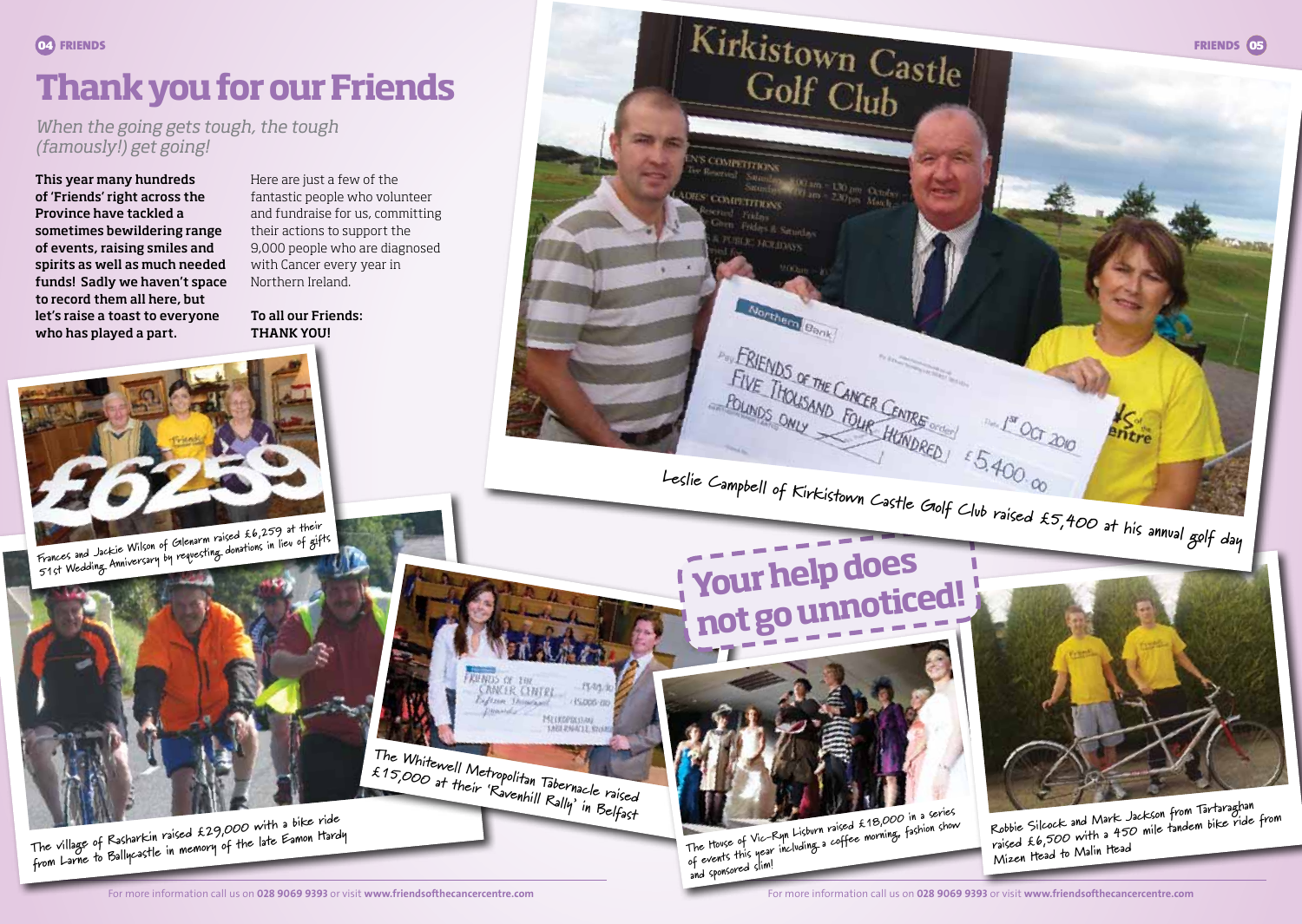





A major project that Friends of the Cancer Centre have recently supported is the complete refurbishment of Glenview: the 'patient hotel' for cancer patients who have long distances to travel whilst undergoing their daily radiotherapy treatments.

Situated just 400 metres from the Cancer Centre, right in the heart of the bustling City Hospital, Glenview is an oasis of tranquillity - a home from home where the emphasis is on a friendly, relaxed atmosphere. Here accommodation is provided free of charge for patients and, at a nominal fee, for an

## **How your donations make a difference**

*Glenview: A home from home at hospital...*

accompanying friend or relative. The complete refurbishment has brought a homely but stylish new look to Glenview and there is now a kitchen and an informal dining room as well as tea/coffee making facilities in every room plus comfortable areas to relax … watch tv … or, perhaps, to chat. No pressure to 'join in' or follow anyone else's agenda: this is, after all, 'home', albeit a temporary one.

Glenview provides a welcome alternative to a gruelling daily journey which would inevitably add to the mental and physical pressures of treatment which can last many weeks. Ivan Thompson

explains; "I'd have a round trip of 104 miles. That's three or four hours in the car and if you travel by train it's obviously an hour longer so I found it just utterly impossible to think about the travel time and the pain of travel."

'Friends' Director, Colleen Shaw, says, "The importance of Glenview is demonstrated by the fact that it routinely operates at occupancy levels in excess of 89 per cent. We are delighted to support not only the people who use it and their families, but also the excellent staff who work so hard to make everyone's stay as pleasant as possible."



**Rev Sam Peden with 'Friends' Chairman, Gordon**  McKeown, at the launch of the new partnership.

### **Nominate us!**  At home, work or play, consider nominating 'Friends' as your designated charity. **members of Dromore, 1st Kilmore, Rademon and Ravara.**

Follow in the footsteps of Rev Sam Peden, Moderator of the Non-Subscribing Presbyterian Church of Ireland, who has selected Friends of the Cancer Centre as his nominated charity for his two year term in office.

It is the second time that Rev Peden has served as Moderator and the second time that 'Friends' will benefit from his influential fundraising. Last time he was responsible for raising more than £46,000.

Launching his choice of 'Friends' as Moderator's Chosen Charity, Rev Peden said, "Almost every home in the land – my own included – has been touched by cancer at some stage. There is therefore great empathy for the Friends of the Cancer Centre and a genuine wish to support

and perhaps even extend the nature and number of the valuable projects they fund.

Sam comments, "A hand offered in friendship is always welcome, but particularly so when you or someone close to you is coping with illness. That's not just a message for the pulpit: it's something which should colour all our lives.

"I was very proud to start this new campaign in my home congregations of Dromore, 1st Kilmore, Rademon and Ravara and I look forward to taking the call for fund raising across the whole community of the Non-Subscribing Presbyterian Church of Ireland. I am confident that their Christian ethos, caring attitudes and customary generosity will generate significant support."

Welcoming the news, 'Friends' Director, Colleen Shaw, said, "Sam himself has been a close and generous supporter of the charity for many years. We are thrilled that, as he once again takes up the reins as Moderator of Non-Subscribing Presbyterian Church of Ireland, he will be fundraising on our behalf and encouraging others to do the same. In addition we know he will be a persuasive and highly influential Ambassador for us and we are grateful both for his personal support and for the support of his church members across Ireland."

**HOW YOU CAN HELP 07** 

**Colleen Shaw, Director of 'Friends', welcomes the** 

If you're interested in selecting 'Friends' as your nominated charity, please contact the office on Tel: 028 9069 6393 or email: info@ friendsofthecancercentre.com

### For more information call us on **028 9069 9393** or visit **www.friendsofthecancercentre.com**

For more information call us on **028 9069 9393** or visit **www.friendsofthecancercentre.com**